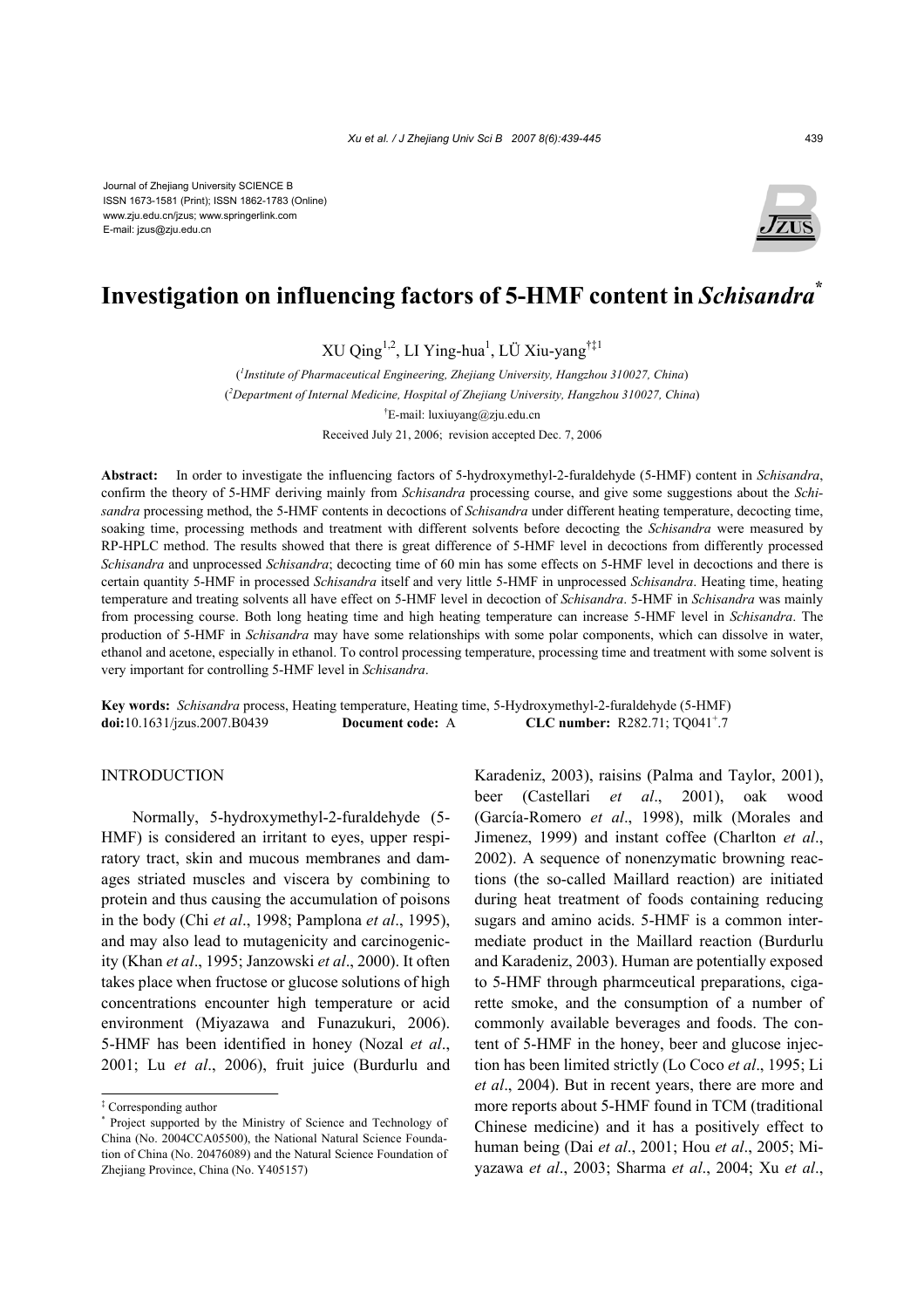2004). It was reported that 5-HMF in the decoction of *Shengmaiyin* and believed that 5-HMF was derived from the combination of *Schisandra* and *Ophipogon* and has contributed to the cure of cardiovascular disease (Zhu *et al*., 1998a). Similar studies have been performed on 5-HMF origin and it was reported that 5-HMF is mainly derived from *Schisandra chinensis* only and that processing method plays an important role in 5-HMF production of *Schisandra* (Li and Lu, 2005).

According to TCM theory, there is no clear difference between poison and medicine. Some strongly effective TCMs are medicine at low dose and poison in large amount. Maybe 5-HMF in TCM plays the same role as strongly effective TCM plays. It is very important to control 5-HMF level in view of the activity and side effects of the herbs which can produce 5-HMF in the processing course. In order to control the quality of *Schisandra* to a level of a high curative effect with low side effects, optimize the process technique, and confirm the theory of 5-HMF deriving mainly from *Schisandra* processing course, the origin and influencing factors on 5-HMF level in *Schisandra* were investigated in this paper by measuring the 5-HMF contents under different heating temperature, decocting time, soaking time, processing methods and extracting with different solvents before decocting the *Schisandra*. The result can provide some suggestions about the *Schisandra* processing method and somehow influence the knowledge of TCM, moreover, it can give us some inspirations about the 5-HMF origin of *Schisandra*.

## MATERIALS AND METHODS

#### **Materials and reagents**

Unprocessed *Schisandra* is the dry ripe fruit of *Schisandra chinensis* (*Turcz*.) *Baill*. Medicinal *Schisandra* is made from *Schisandra chinensis* (*Turcz*.) *Baill* and *Schisandra sphenanthera Rehd*. *Et Wils*. by different process. All crude herbal medicine and medicinal medicine were authenticated by Professor Kongrong Chen from the College of Zhejiang Traditional Chinese Medicine and all are measured up to pharmacopoeia (Ch.P.C., 2005).

HPLC grade acetonitrile (Merck, Germany), ultra-pure water (milli-Q), 5-HMF (Sigma, USA), 0.45 µm micro-filter (nylon), ethanol (CP), petroleum ether (60~90 °C), acetone (AR), deionized water.

#### **Instruments**

Agilent HP1100 HPLC system equipped with a G1322A solvent degasser, a G1354A quaternary gradient solvent pump, a G1313A multiple autosampler, a G1316A thermostatted column compartment, a G1314A UV-Vis detector, a Diamonsil  $C_{18}$  column (250 mm×4.6 mm, 5 µm; Dikma) with an ODS guard column  $(4 \text{ mm} \times 3 \text{ mm} \text{ i.d., } 5 \text{ µm}$ ; Phenomenex) and Agilent HP1100 chromatography workstation was used for analyses; TC-15 canular thermostated container (Zhejiang Xinhua Medical Instrument Factory) for decocting TCM, analytical balance (0.1 mg, AL204, Mettler Toledo GmbH) for weighing standards and TCM.

#### **Analytical methods**

5-HMF of standards and samples were all analyzed by RP-HPLC (Li and Lu, 2005). The precision, stability, accuracy and recoveries of the samples and their relative standard deviations were measured to observe the HPLC performance and system suitability of the method.

#### **Preparation of calibration curve**

Stock solution of 5-HMF was prepared by dissolving 13.62 mg 5-HMF in a 50 ml volumetric flask with ultra-pure water and stored at 4 °C. Seven concentrations of 5-HMF standard solutions  $(2.724 \times 10^{-2})$ ,  $5.448 \times 10^{-2}$ ,  $8.172 \times 10^{-2}$ ,  $1.0896 \times 10^{-1}$ ,  $1.362 \times 10^{-1}$ , 1.6344×10<sup>-1</sup>, 2.724×10<sup>-1</sup> mg/ml) were prepared by appropriately diluting the stock solution with mobile phase and used to evaluate the linearity by HPLC. The calibration curve was established by plotting the peak areas against the concentrations of 5-HMF standard solutions.

#### **Sample preparation**

Processed *Schisandra* samples of different origins and weights (6.25, 12.5, 18.75, 25, 50 g) were soaked in 250 ml deionized water for 2 h and weighed, then decocted for 1 h at a moderate boiling temperature and reweighed. Deionized water was added to reach the required weight before decoction. The decoction was filtered and the filtrate was passed through a 0.45 µm micro-filter for HPLC analysis.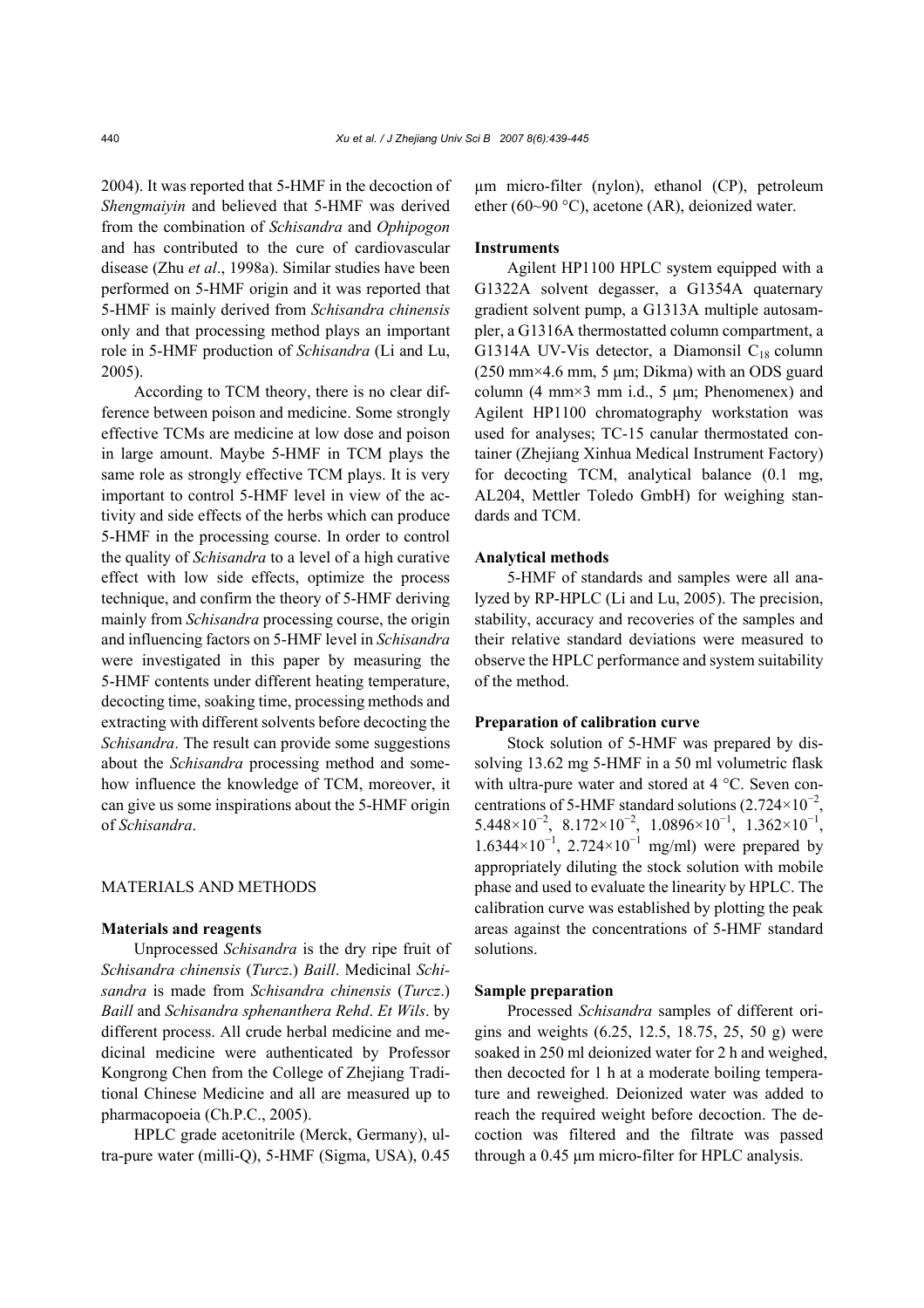Samples were soaked for different times: 12.5 g of *Schisandra* of different origins was soaked in 250 ml deionized water for 1, 2, 4, 6, 8, 10, 12 h and then the lixiviums were filtered; the filtrate was passed through a 0.45 um micro-filter for HPLC analysis.

Decocting time of the samples was different: 12.5 g of *Schisandra* of different origins was soaked in 250 ml deionized water for 2 h and weighed, then decocted for 10, 20, 40, 60, 80, 100, 120 and 140 min at moderate boiling temperature and reweighed with deionized water to make up the weight before decoction. The decoction was filtered and the filtrate was passed through a 0.45 µm micro-filter for HPLC analysis.

Decocting temperatures were as follows: 12.5 g unprocessed *Schisandra* samples were soaked in 250 ml deionized water for 2 h and weighed, then decocted for 1, 2, 4, 6, 8, 10, 12 h at 20, 40, 60, 80 and 100 °C and reweighed with deionized water added to make up to the weight before decoction. The decoction was filtered and the filtrate was passed through a 0.45 µm micro-filter for HPLC analysis.

Samples were decocted after extraction in different solvents: 50 g unprocessed *Schisandra* was soaked into 1000 ml of different solvents (ethanol, petroleum ether, acetone and deionized water) respectively for 12 h, filtered and the residue was dried at 60 °C, then 12.5 g dried residue was soaked in 250 ml deionized water for 2 h and weighed, then decocted for 4 h at moderate boiling temperature and reweighed with deionized water added to make up the weight before decoction. The decoction was filtered and the filtrate was passed through a 0.45 µm micro-filter for HPLC analysis.

# RESULTS AND DISCUSSIONS

# **HPLC performance and system suitability of the method**

Effective separation, acceptable sensitivity, and symmetric peak shapes were achieved in a short analytical period. The retention time of 5-HMF was about 12.5 min, and no interferences were observed. The number of theoretical plates of column (N) and the tailing factor (T) for analyzing 5-HMF were about 14300 and 0.96 respectively. The average extraction recovery of 5-HMF in decoction was 98.89%. The

relative standard deviations of precision, stability, repeatability and recoveries of 5-HMF in decoction were 0.71%, 1.23%, 1.58% and 2.78% respectively. The extraction recovery data of 5-HMF is presented in Table 1. Representative chromatograms are shown in Fig.1.

**Table 1 Extraction recovery data of 5-HMF**

| Sample         | Found | Added | Extraction       | Average RSD |        |
|----------------|-------|-------|------------------|-------------|--------|
|                | (mg)  | (mg)  | recovery $(\% )$ | $(\%)$      | $(\%)$ |
|                | 13.46 | 13.62 | 98.83            |             |        |
| $\overline{c}$ | 13.04 | 13.62 | 95.77            |             |        |
| 3              | 13.64 | 13.62 | 100.12           | 98.89       | 2.78   |
| 4              | 13.30 | 13.62 | 97.66            |             |        |
| 5              | 13.25 | 13.62 | 97.31            |             |        |
| 6              | 14.12 | 13.62 | 103.65           |             |        |
|                |       |       |                  |             |        |



**Fig.1 Chromatograms of standard and sample. (a) 5-HMF standard; (b)** *Schisandra* **sample decoction** 

#### **Linearity**

The peak area (*Y*) and concentration (*X*) of 5-HMF standard solutions were subjected to regression analysis to calculate the calibration equation and correlation coefficient. The calibration equation was *Y*=7376.8*X*+6.8016,  $R^2$ =0.9999. The results showed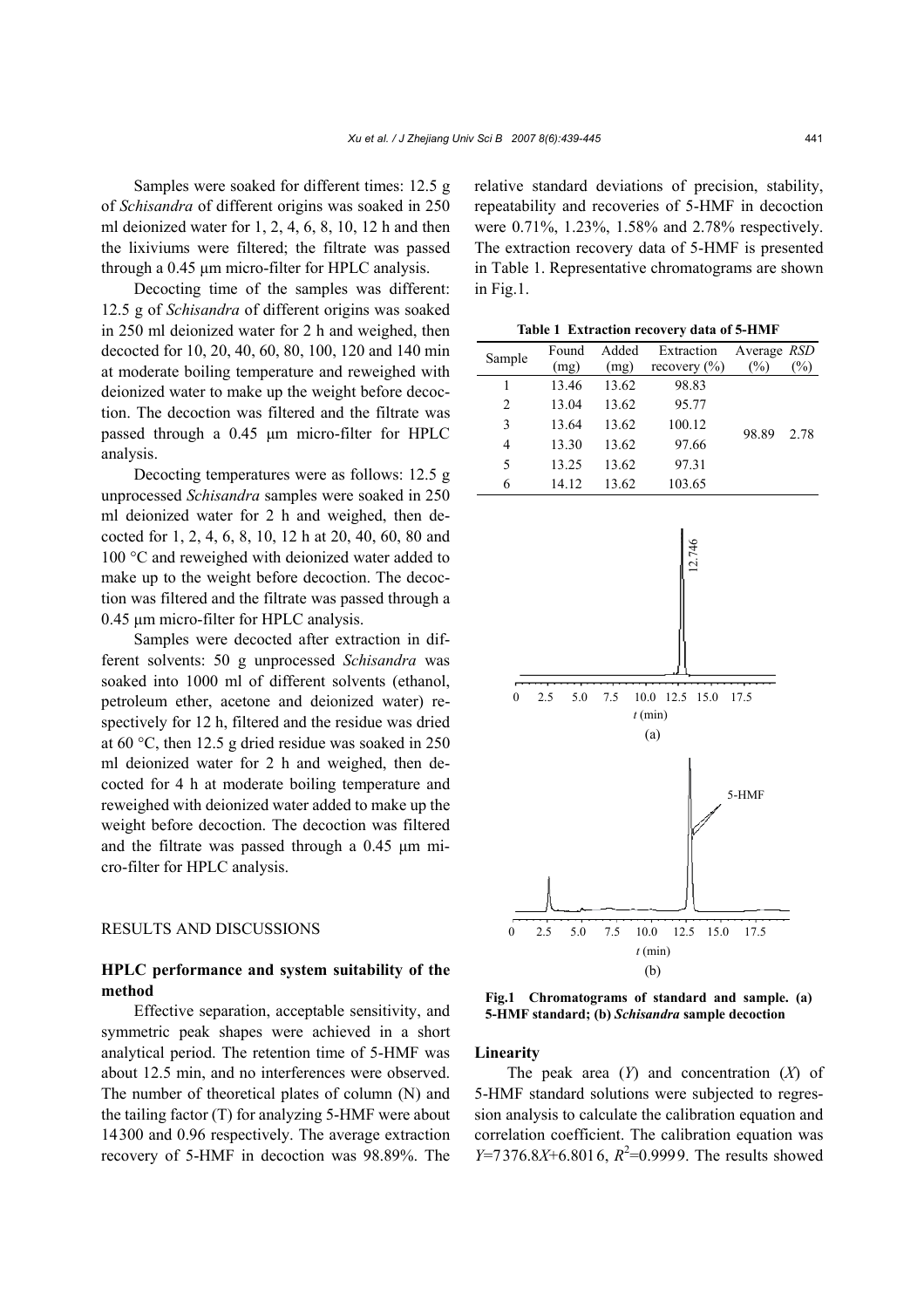excellent correlation between the peak area and the concentration of 5-HMF at the concentrations of 0.02724 to 0.2724 mg/ml.

# **Influence of soaking time on the 5-HMF level**

There was no difference between the 5-HMF level in lixivium of the *Schisandra* after soaking for 2 h and 12 h, but a great difference between 5-HMF levels in lixiviums of different medicinal *Schisandra* and unprocessed *Schisandra* preparations. The quantity of 5-HMF in lixivium of medicinal *Schisandra* was much more than that of unprocessed *Schisandra* (Fig.2). The results showed that medicinal *Schisandra* contained a certain amount of 5-HMF and that unprocessed *Schisandra* contained less 5-HMF. 5-HMF in processed *Schisandra* decoction was from the processed *Schisandra* itself but not from decocting course. Different processing procedures may result in different 5-HMF level.



**Fig.2 Influence of soaking time on the 5-HMF level in** *Schisandra*

a: Medicinal *Schisandra* (made by factory A); b: Medicinal *Schisandra* (made by factory B); c: Crude S*chisandra* (unprocessed)

#### **Influence of decocting time on the 5-HMF level**

The 5-HMF level of the decoctions of processed *Schisandra* or pulverized *Schisandra* was evidently affected by decocting time and has positive relationship with decocting time of less than 60 min (Fig.3). Six minutes later, the level of 5-HMF in *Schisandra*  decoctions did not increase further, probably because the 5-HMF content in the processed *Schisandra* was limited. After decoction for a certain time, the 5-HMF content in decoctions reaches its maximum. The result was consistent with the report that 5-HMF is not present in decoctions after three extractions (Zhu *et al*., 1998b). 5-HMF level in pulverized *Schisandra* was no more than that in unpulverized *Schisandra* but its solubility time has advanced. If 5-HMF is considered to be representative of active components, the theory that *Schisandra* has to be pulverized when used as medicine was reasonable because the pulverization of *Schisandra* can decrease the decocting time and protect the thermo-sensitive ingredients from being destroyed.



**Fig.3 Effect of decocting time on the level of 5-HMF in decoctions** 

a: Medicinal *Schisandra* (made by factory A); b: Medicinal *Schisandra* (made by factory B); c: Medicinal *Schisandra* (made by factory A, comminuted); d: Crude *Schisandra* (unprocessed)

# **Influence of** *Schisandra* **origin on the 5-HMF level**

The 5-HMF level of the decoctions showed evident differences between differently processed *Schisandra* group decoctions and the unprocessed *Schisandra* group decoctions (Fig.4). There was far less 5-HMF in unprocessed *Schisandra* decoctions than in processed *Schisandra* decoctions and 5-HMF levels were proportionate to the *Schisandra* content. There were also great differences in the 5-HMF levels among the three kinds of medicinal *Schisandra* decoctions. The results showed that the processing methods have great effect on the production of 5-HMF and that the changing of 5-HMF levels in the decoctions was mainly controlled by *Schisandra* processing methods. The results were confirmed in the report that 5-HMF appeared in the course of Ephedra Stapf processing (Xu *et al*., 2004). Maybe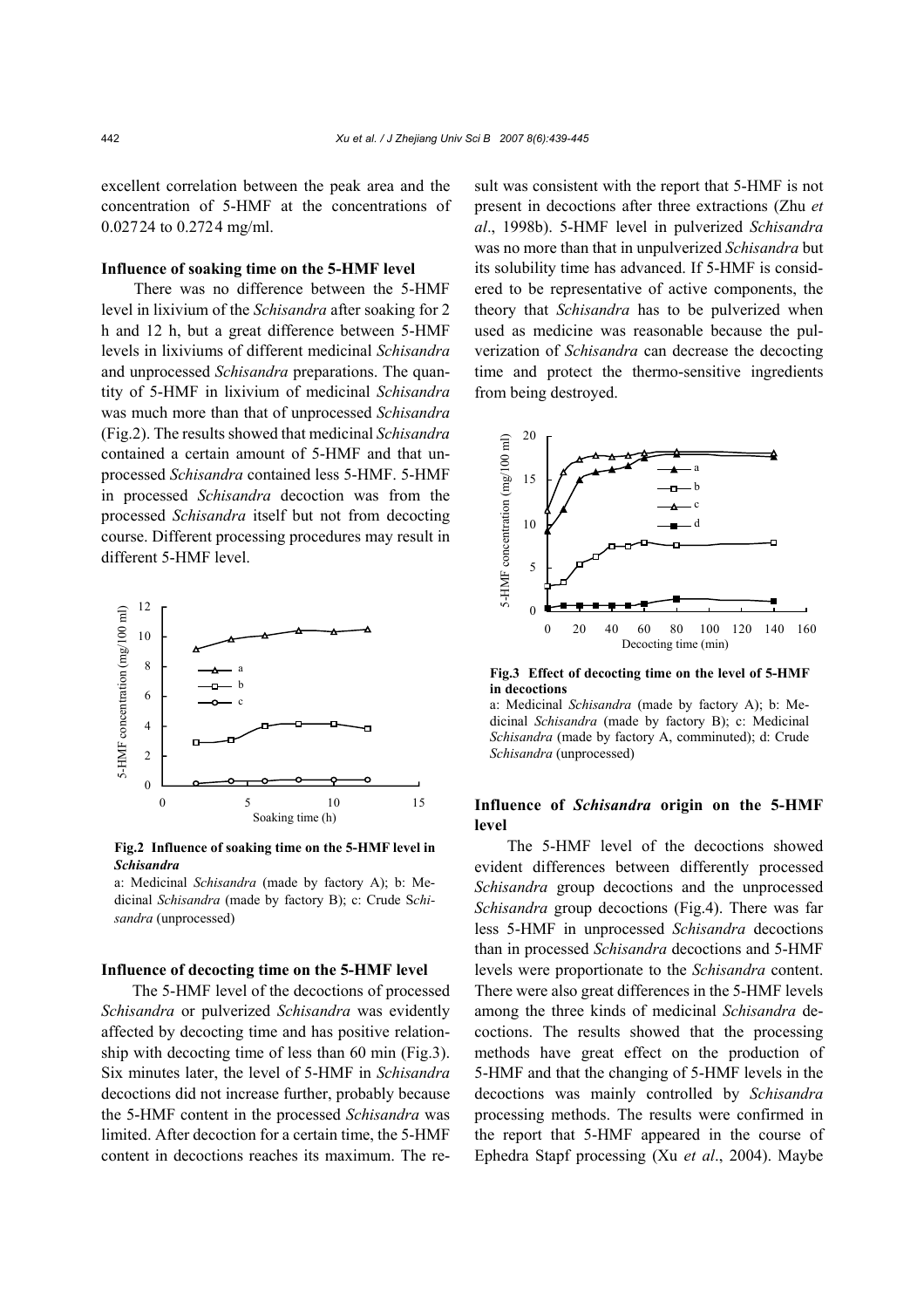the factors of processing time, processing temperature and herb species probably all affect 5-HMF levels in medicinal *Schisandra* during the course of the processing.



**Fig.4 Influence of** *Schisandra* **origin on the production of 5-HMF** 

a: Medicinal *Schisandra* (made by factory A); b: Medicinal *Schisandra* (made by factory B); c: Medicinal *Schisandra* (made by factory C); d: Unprocessed *Schisandra*

# **Influence of decocting temperature on the 5-HMF level**

The effect of temperature on 5-HMF level was significant when crude *Schisandra* was heated for 4 h at 100 °C. There was no difference in 5-HMF levels when the unprocessed *Schisandra* was decocted below 80 °C or was heated to below 100 °C within 2 h (Table 2). The results showed that high temperature and long heating time may affect 5-HMF levels evidently in the course of processing *Schisandra*. 5-HMF in the decoctions or lixiviums under 80 °C or within 2 h resulted in 5-HMF in *Schisandra* diffusing to water, and 5-HMF in the decotions was the result of chemical reaction in *Schisandra* when the temperature was up to  $100^{\circ}$ C or heating time was long. If

**Table 2 Influence of decocting temperature on the 5-HMF level in crude** *Schisandra* **decoction**

| Heating        | 5-HMF concentration (mg/100 ml) |                |       |       |        |  |
|----------------|---------------------------------|----------------|-------|-------|--------|--|
| time(h)        | $25 \text{ °C}$                 | $40^{\circ}$ C | 60 °C | 80 °C | 100 °C |  |
| 1              | 0.08                            | 0.11           | 0.24  | 0.18  | 0.13   |  |
| $\overline{c}$ | 0.18                            | 0.21           | 0.32  | 0.35  | 0.34   |  |
| 4              | 0.33                            | 0.40           | 0.33  | 0.56  | 0.72   |  |
| 6              | 0.33                            | 0.41           | 0.35  | 0.63  | 1.45   |  |
| 8              | 0.45                            | 0.43           | 0.46  | 0.71  | 2.19   |  |
| 10             | 0.43                            | 0.52           | 0.45  | 0.90  | 2.68   |  |
| 12             | 0.45                            | 0.46           | 0.47  | 0.98  | 3.21   |  |

5-HMF has a positive active function at low doses and a poisonous function at high doses according to TCM theory, it may be reasonable to steam the crude *Schisandra* for 4 h before using it as medicinal *Schisandra*.

# **Influence of different extracts on the 5-HMF level**

There are great differences in 5-HMF levels in the decoction of the unprocessed *Schisandra* residue extracted by different solvents. 5-HMF levels in decoctions of the unprocessed *Schisandra* residue treated by petroleum ether were much higher than that treated by acetone, ethanol or water. 5-HMF levels in decoctions of *Schisandra* residues treated by acetone, ethanol or water were lower than that in decoctions of untreated *Schisandra* (Table 3). The results showed that 5-HMF may derive from some polar components present in *Schisandra*. Since there is a report about that tannin in fruit may trigger browning reaction and that browning reaction has relation with 5-HMF (Roig *et al*., 1999). It was also reported that 5-HMF level in immature fruit juice is higher than in ripe fruit juice and that the tannin content in immature fruit is higher than that in ripe fruit (Poll, 1985). Whether there is relationship between 5-HMF and tannin or not requires further investigation.

**Table 3 Influence of treating solvent on the 5-HMF level**

| Treating solvent | 5-HMF concentration (mg/100 ml) |
|------------------|---------------------------------|
| Petroleum ether  | 8.06                            |
| Ethanol          | 011                             |
| Acetone          | 0.73                            |
| Water            | 0.91                            |
| Without extract  | 1.53                            |

#### **CONCLUSION**

Processed *Schisandra* has much more 5-HMF content than unprocessed *Schisandra*. 5-HMF in *Schisandra* decoctions results mainly from the method of processing and was not from decocting course. Both long heating time and high heating temperature can increase 5-HMF level in *Schisandra*. The theory that *Schisandra* has to be pulverized when being used as medicine was reasonable because pulverizing *Schisandra* can decrease the decocting time and protect the thermo-sensitive ingredients from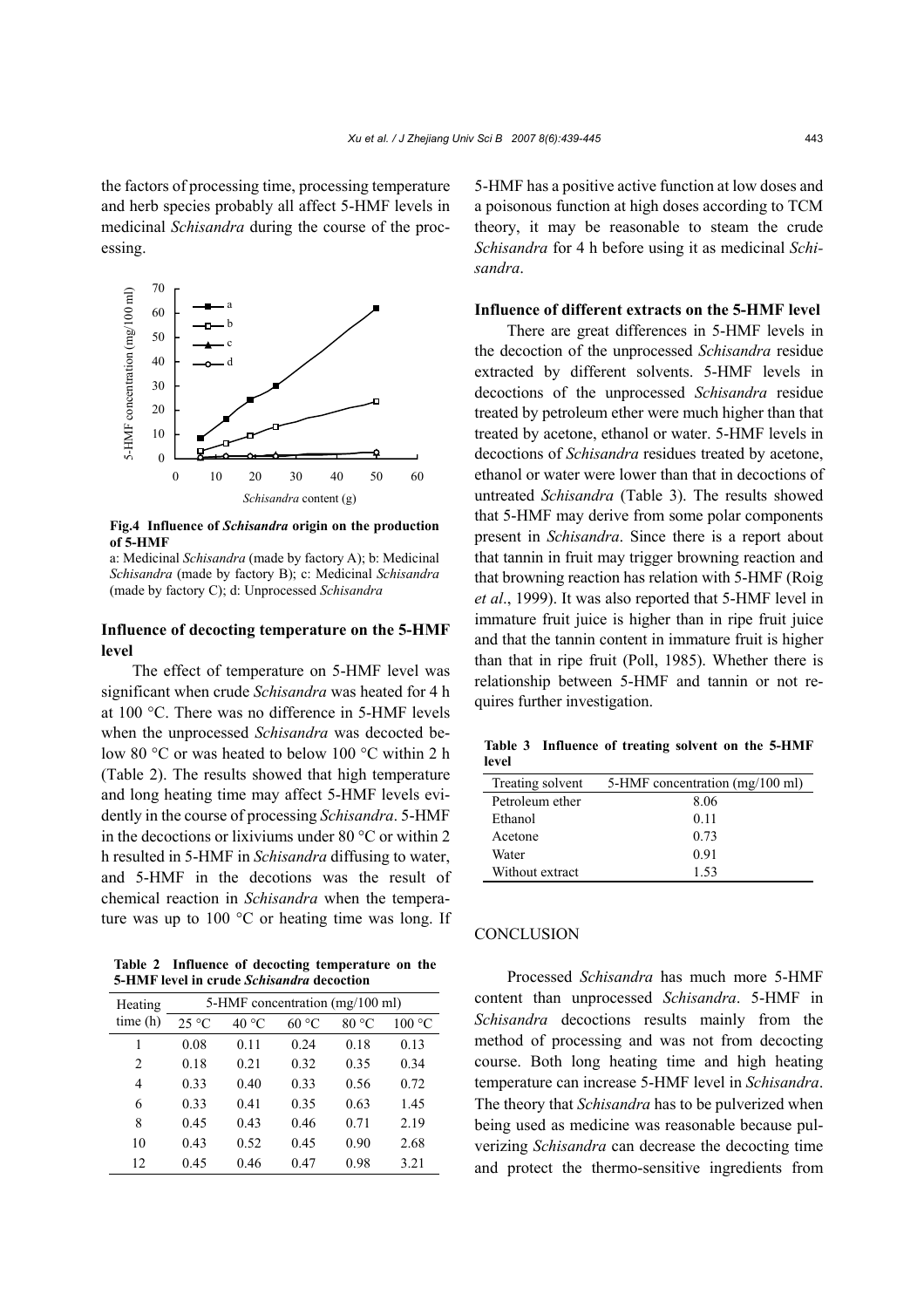being destroyed. 5-HMF may derive from some polar components which are soluble in water, ethanol and acetone, especially ethanol. To control processing temperature and processing time or pretreatment by some solvents is very important if want to control 5-HMF level in *Schisandra*. Whether 5-HMF has relation with tannin has not been determined.

#### ACKNOWLEDGEMENT

We thank Prof. Kongrong Chen for his help in herb authentication. The authors are grateful to Prof. Sarah Radloff and Prof. Randall Hepburn for editing the article in English.

#### **References**

- Burdurlu, H.S., Karadeniz, F., 2003. Effect of storage on nonenzymatic browning of apple juice concentrates. *Food Chem.*, **80**(1):91-97. [doi:10.1016/S0308-8146(02)00 245-5]
- Castellari, M., Sartini, E., Spinabelli, U., Riponi, C., Galassi, S., 2001. Determination of carboxylic acids, carbohydrates, glycerol, ethanol and 5-HMF in beer by high-performance liquid chromatography and UV-refractive index double detection. *J. Chromatogr. Sci.*, **39**(6):235-238.
- Charlton, A.J., Farrington, W.H.H., Brereton, P., 2002. Application of <sup>1</sup>H NMR and multivariate statistics for screening complex mixtures: quality control and authenticity of instant coffee. *J. Agric. Food Chem.*, **50**(11):3098-3103. [doi:10.1021/jf011539z]
- Chi, W., Zhang, C.B., Cao, Y.H., Guo, L.Y., 1998. Investigation of the restriction on the formation of 5-HMF. *Spec. J. Pharm. People's Mil. Surg.*, **14**(2):101-104 (in Chinese).
- Ch.P.C. (China Pharmacopoeia Committee), 2005. Pharmacopoeia of the Peoples Republic of China (I). Chemical Industry Press, Beijing, p.43 (in Chinese).
- Dai, H.F., Zhou, J., Peng, Z.G., Tan, N.H., 2001. Studies on the chemical constituents of *Schisandra chinensis*. *Nat. Prod. Res. Dev.*, **13**(1):24-26 (in Chinese).
- García-Romero, E., Pérez-Coello, M.S., Sanz, J., Cabezudo, M.D., 1998. Quantitative analysis of the principal volatile compounds in oak wood by direct thermal desorption (DTD) and GC/MS. *Analusis*, **26**(1):33-34. [doi:10.1051/ analusis:1998107]
- Hou, Y.C., Ching, H., Chao, P.D.L., Tsai, S.Y., Wen, K.C., Hsieh, P.H., Hsiu, S.L., 2005. Effects of glucose, fructose and 5-hydroxymethyl-2-furaldehyde on the presystemic metabolism and absorption of glycyrrhizin in rabbits. *J. Pharmacy Pharmacol.*, **57**(2):247-251. [doi:10.1211/ 0022357055281]
- Janzowski, C., Glaab, V., Sammimi, E., Schlatte, R.J., Eisen-

brand, G., 2000. 5-Hydroxymethylfurfural: assessment of mutagenicity, DNA-damaging potential and reactivity towards cellular glutathione. *Food Chemical Toxicol.*, **38**(9):801-809. [doi:10.1016/S0278-6915(00)00070-3]

- Khan, Q.A., Shamsi, F.A., Hadi, S.M., 1995. Mutagenicity of furfural in plasmid DNA. *Cancer Lett*., **89**(1):95-99. [doi:10.1016/0304-3835(95)90163-9]
- Li, Y.H., Lu, X.Y., 2005. Investigation on the origin of 5-HMF in *Shengmaiyin* decoction by RP-HPLC method. *J. Zhejiang Univ. Sci. B*, **6**(10):1015-1021. [doi:10.1631/ jzus.2005.B1015]
- Li, W., Zhang, X.M., Lu, Y., Yu, G.Q., Lu, J.P., Nan, Q.X., Chen, L.J., 2004. Browning-inhibition technology for low-lactose milk. *Chin. Dairy Industry*, **32**(6):20-23 (in Chinese).
- Lo Coco, F., Valentini, C., Novelli, V., Ceccon, L., 1995. Liquid chromatographic determination of 2-furaldehyde and 5-hydroxymethyl-2-furaldehyde in beer. *Anal. Chim. Acta*, **306**(1):57-64. [doi:10.1016/0003-2670(94)00675-C]
- Lu, G., Cao, W., Zheng, J.B., 2006. Effects of thermal treatment on 5-hydromethyl-2-furaldehyde (HMF) contents in different floral honeys. *J. Northwest Univ. (Nat. Sci. Ed.)*, **36**(2):253-256 (in Chinese).
- Miyazawa, T., Funazukuri, T., 2006. Noncatalytic hydrolysis of guar gum under hydrothermal conditions. *Carbohydr. Res.*, **341**(7):870-877. [doi:10.1016/j.carres.2006.02.014]
- Miyazawa, M., Anzai, J., Fujioka, J., Isikawa, Y., 2003. Insecticidal compounds against *Drosophila melanogaster* from *Cornus officinalis* Sieb. et Zucc. *Nat. Prod. Res.*, **17**(5):337-339. [doi:10.1080/1057563031000072587]
- Morales, F.J., Jimenez, P.S., 1999. HMF formation during heat-treatment of milk-type products as related to milkfat content. *J. Food Sci.*, **64**(5):855-859. [doi:10.1111/j.1365- 2621.1999.tb15927.x]
- Nozal, M.J., Bernal, J.L., Toribio, L., Jimenez, J.J., Martin, M.T., 2001. High-performance liquid chromatographic determination of methyl anthranilate, hydroxymethylfurfural and related compounds in honey. *J. Chromatogr. A*, **917**(1-2):95-103. [doi:10.1016/S0021-9673(01)00702-6]
- Palma, M., Taylor, L.T., 2001. Supercritical fluid extraction of 5-hydroxymethyl-2-furaldehyde from raisins. *J. Agric. Food Chem.*, **49**(2):628-632. [doi:10.1021/jf001070s]
- Pamplona, R., Bellmunt, M.J., Portero, M., Riba, D., Prat, J., 1995. Chromatographic evidence for amadori product formation in rat liver aminophospholipids. *Life Sci.*, **57**(9):873-879. [doi:10.1016/0024-3205(95)02020-J]
- Poll, L., 1985. The influence of apple ripeness and juice storage temperature on the sensory evaluation and composition (volatile and non-volatile components) of apple juice. *Lebensm. Wiss. Technol.*, **18**(4):205-211.
- Roig, M.G., Bello, J.F., Rivera, Z.S., Kennedy, J.F., 1999. Studies on the occurrence of non-enzymatic browning during storage of citrus juice. *Food Res. Inter.*, **32**(9): 609-619. [doi:10.1016/S0963-9969(99)00128-3]
- Sharma, V.K., Choi, J., Sharma, N., Choi, M., Seo, S.Y., 2004.